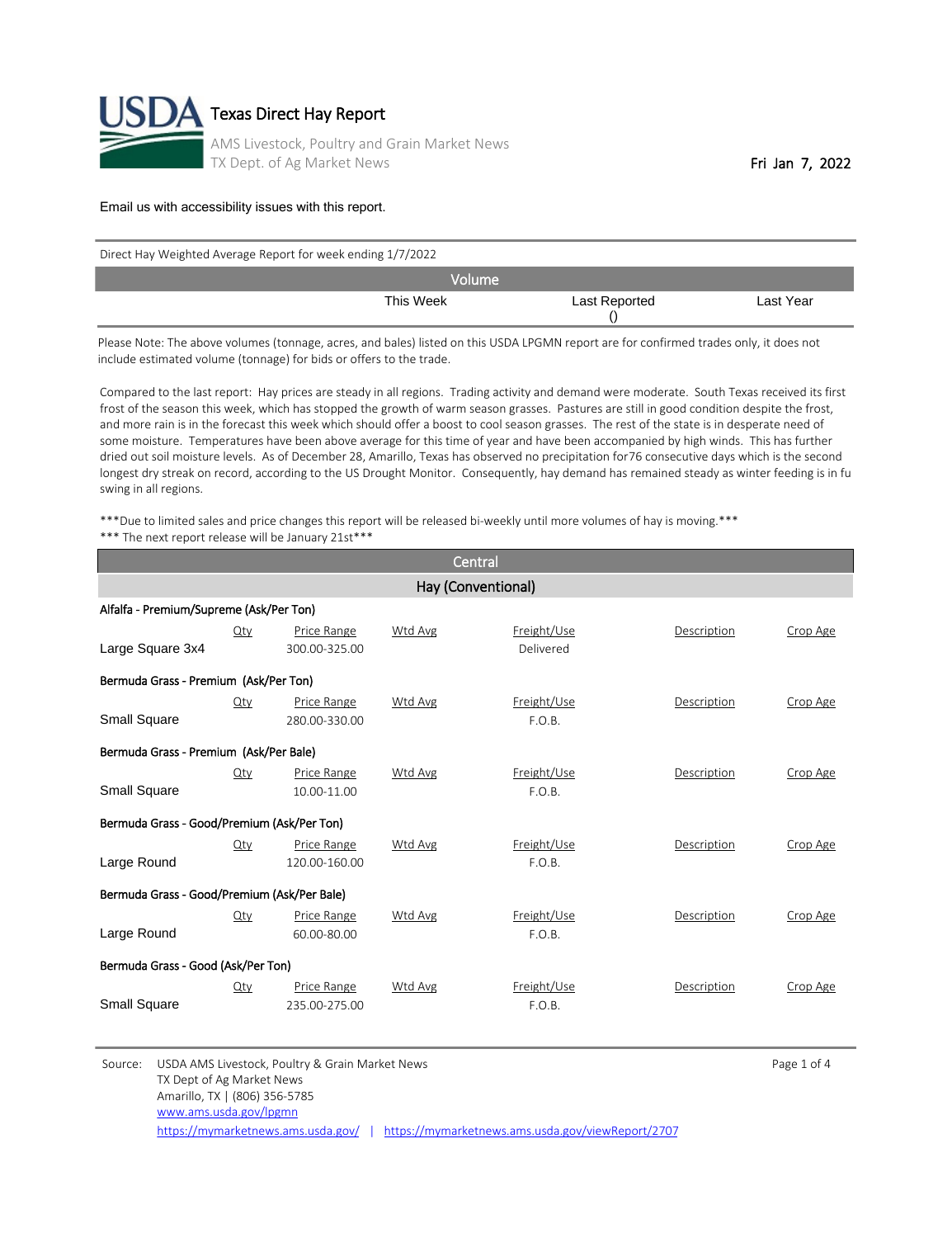

| Bermuda Grass - Good (Ask/Per Bale)        |                                      |               |                |                         |             |          |  |  |
|--------------------------------------------|--------------------------------------|---------------|----------------|-------------------------|-------------|----------|--|--|
|                                            | Qty                                  | Price Range   | Wtd Avg        | Freight/Use             | Description | Crop Age |  |  |
| <b>Small Square</b>                        |                                      | $6.00 - 8.00$ |                | F.O.B.                  |             |          |  |  |
|                                            |                                      |               |                |                         |             |          |  |  |
|                                            |                                      |               |                | Panhandle               |             |          |  |  |
|                                            |                                      |               |                | Hay (Conventional)      |             |          |  |  |
| Alfalfa - Supreme (Ask/Per Ton)            |                                      |               |                |                         |             |          |  |  |
|                                            | $Q$ ty                               | Price Range   | Wtd Avg        | Freight/Use             | Description | Crop Age |  |  |
| Large Square 3x4                           |                                      | 280.00-300.00 |                | Delivered               |             |          |  |  |
| Alfalfa - Premium (Ask/Per Ton)            |                                      |               |                |                         |             |          |  |  |
|                                            | $Q$ ty                               | Price Range   | <b>Wtd Avg</b> | Freight/Use             | Description | Crop Age |  |  |
| Large Square 3x4                           |                                      | 250.00-260.00 |                | Delivered               |             |          |  |  |
| <b>Small Square</b>                        |                                      | 260.00-285.00 |                | Delivered               |             |          |  |  |
| Alfalfa - Premium (Ask/Per Bale)           |                                      |               |                |                         |             |          |  |  |
|                                            | $Q$ ty                               | Price Range   | <b>Wtd Avg</b> | Freight/Use             | Description | Crop Age |  |  |
| <b>Small Square</b>                        |                                      | 9.00-11.00    |                | Delivered               |             |          |  |  |
|                                            | Alfalfa - Good/Premium (Ask/Per Ton) |               |                |                         |             |          |  |  |
|                                            | $Q$ ty                               | Price Range   | Wtd Avg        | Freight/Use             | Description | Crop Age |  |  |
| Large Square 3x4                           |                                      | 225.00-235.00 |                | Delivered-Feedlot/dairy |             |          |  |  |
| Alfalfa - Good (Ask/Per Bale)              |                                      |               |                |                         |             |          |  |  |
|                                            | $Q$ ty                               | Price Range   | <b>Wtd Avg</b> | Freight/Use             | Description | Crop Age |  |  |
| Ground                                     |                                      | 210.00-220.00 |                | Delivered-Feedlot/dairy |             |          |  |  |
|                                            | Alfalfa - Fair/Good (Ask/Per Ton)    |               |                |                         |             |          |  |  |
|                                            | $Q$ ty                               | Price Range   | Wtd Avg        | Freight/Use             | Description | Crop Age |  |  |
| Large Round                                |                                      | 175.00        |                | Delivered               |             |          |  |  |
| Bermuda Grass - Good/Premium (Ask/Per Ton) |                                      |               |                |                         |             |          |  |  |
|                                            | $Q$ ty                               | Price Range   | Wtd Avg        | Freight/Use             | Description | Crop Age |  |  |
| Large Round                                |                                      | 210.00-235.00 |                | Delivered               |             |          |  |  |
| Bermuda Grass - Good (Ask/Per Bale)        |                                      |               |                |                         |             |          |  |  |
|                                            | $Q$ ty                               | Price Range   | Wtd Avg        | Freight/Use             | Description | Crop Age |  |  |
| <b>Small Square</b>                        |                                      | 9.00-10.00    |                | Delivered               |             |          |  |  |

Source: USDA AMS Livestock, Poultry & Grain Market News **Page 2 of 4** Page 2 of 4 TX Dept of Ag Market News Amarillo, TX | (806) 356-5785 <https://mymarketnews.ams.usda.gov/> | <https://mymarketnews.ams.usda.gov/viewReport/2707> [www.ams.usda.gov/lpgmn](http://www.ams.usda.gov/lpgmn)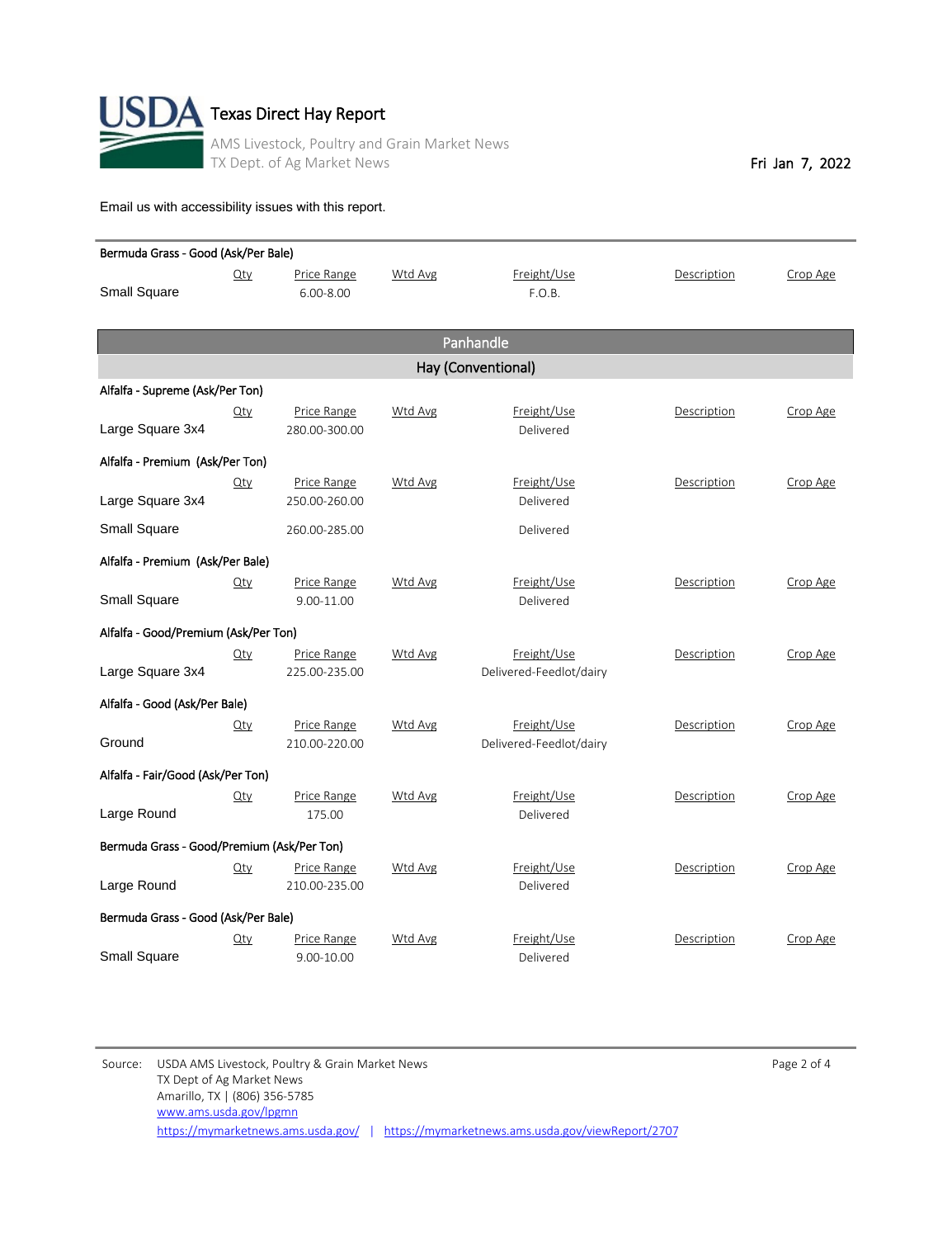

| Sorghum - Good (Ask/Per Ton)                |        |                              |                |                       |             |          |  |  |
|---------------------------------------------|--------|------------------------------|----------------|-----------------------|-------------|----------|--|--|
|                                             | $Q$ ty | Price Range                  | Wtd Avg        | Freight/Use           | Description | Crop Age |  |  |
| Large Round                                 |        | 125.00-140.00                |                | F.O.B.                |             |          |  |  |
| Triticale - Good (Ask/Per Ton)              |        |                              |                |                       |             |          |  |  |
|                                             | $Q$ ty | Price Range                  | Wtd Avg        | Freight/Use           | Description | Crop Age |  |  |
| Large Round                                 |        | 140.00                       |                | Delivered             |             |          |  |  |
|                                             |        |                              |                |                       |             |          |  |  |
|                                             |        |                              |                | South                 |             |          |  |  |
|                                             |        |                              |                | Hay (Conventional)    |             |          |  |  |
| Bermuda Grass - Good/Premium (Ask/Per Ton)  |        |                              |                |                       |             |          |  |  |
|                                             | $Q$ ty | Price Range                  | Wtd Avg        | Freight/Use           | Description | Crop Age |  |  |
| Large Round                                 |        | 140.00-180.00                |                | F.O.B.                |             |          |  |  |
| <b>Small Square</b>                         |        | 260.00-330.00                |                | F.O.B.                |             |          |  |  |
| Bermuda Grass - Good/Premium (Ask/Per Bale) |        |                              |                |                       |             |          |  |  |
|                                             | $Q$ ty | Price Range                  | Wtd Avg        | Freight/Use           | Description | Crop Age |  |  |
| Large Round                                 |        | 70.00-90.00                  |                | F.O.B.                |             |          |  |  |
| Small Square                                |        | 8.00-10.00                   |                | F.O.B.                |             |          |  |  |
|                                             |        |                              |                |                       |             |          |  |  |
| Bermuda Grass - Fair/Good (Ask/Per Ton)     |        |                              |                |                       |             |          |  |  |
| Large Round                                 | $Q$ ty | Price Range<br>120.00-130.00 | Wtd Avg        | Freight/Use<br>F.O.B. | Description | Crop Age |  |  |
|                                             |        |                              |                |                       |             |          |  |  |
| Small Square                                |        | 235.00-265.00                |                | F.O.B.                |             |          |  |  |
| Bermuda Grass - Fair/Good (Ask/Per Bale)    |        |                              |                |                       |             |          |  |  |
|                                             | $Q$ ty | Price Range                  | <b>Wtd Avg</b> | Freight/Use           | Description | Crop Age |  |  |
| Large Round                                 |        | 50.00-70.00                  |                | F.O.B.                |             |          |  |  |
| <b>Small Square</b>                         |        | $6.00 - 8.00$                |                | F.O.B.                |             |          |  |  |
|                                             |        |                              |                |                       |             |          |  |  |
|                                             |        |                              |                | M <sub>o</sub> ct     |             |          |  |  |

| <b>West</b>                             |     |               |         |             |             |          |  |  |
|-----------------------------------------|-----|---------------|---------|-------------|-------------|----------|--|--|
| Hay (Conventional)                      |     |               |         |             |             |          |  |  |
| Alfalfa - Premium/Supreme (Ask/Per Ton) |     |               |         |             |             |          |  |  |
|                                         | Qty | Price Range   | Wtd Avg | Freight/Use | Description | Crop Age |  |  |
| Large Square 3x4                        |     | 275.00-285.00 |         | F.O.B.      |             |          |  |  |
| <b>Small Square</b>                     |     | 300.00-315.00 |         | F.O.B.      |             |          |  |  |

Source: USDA AMS Livestock, Poultry & Grain Market News and the extendion of the Page 3 of 4 TX Dept of Ag Market News Amarillo, TX | (806) 356-5785 [www.ams.usda.gov/lpgmn](http://www.ams.usda.gov/lpgmn)

<https://mymarketnews.ams.usda.gov/> | <https://mymarketnews.ams.usda.gov/viewReport/2707>